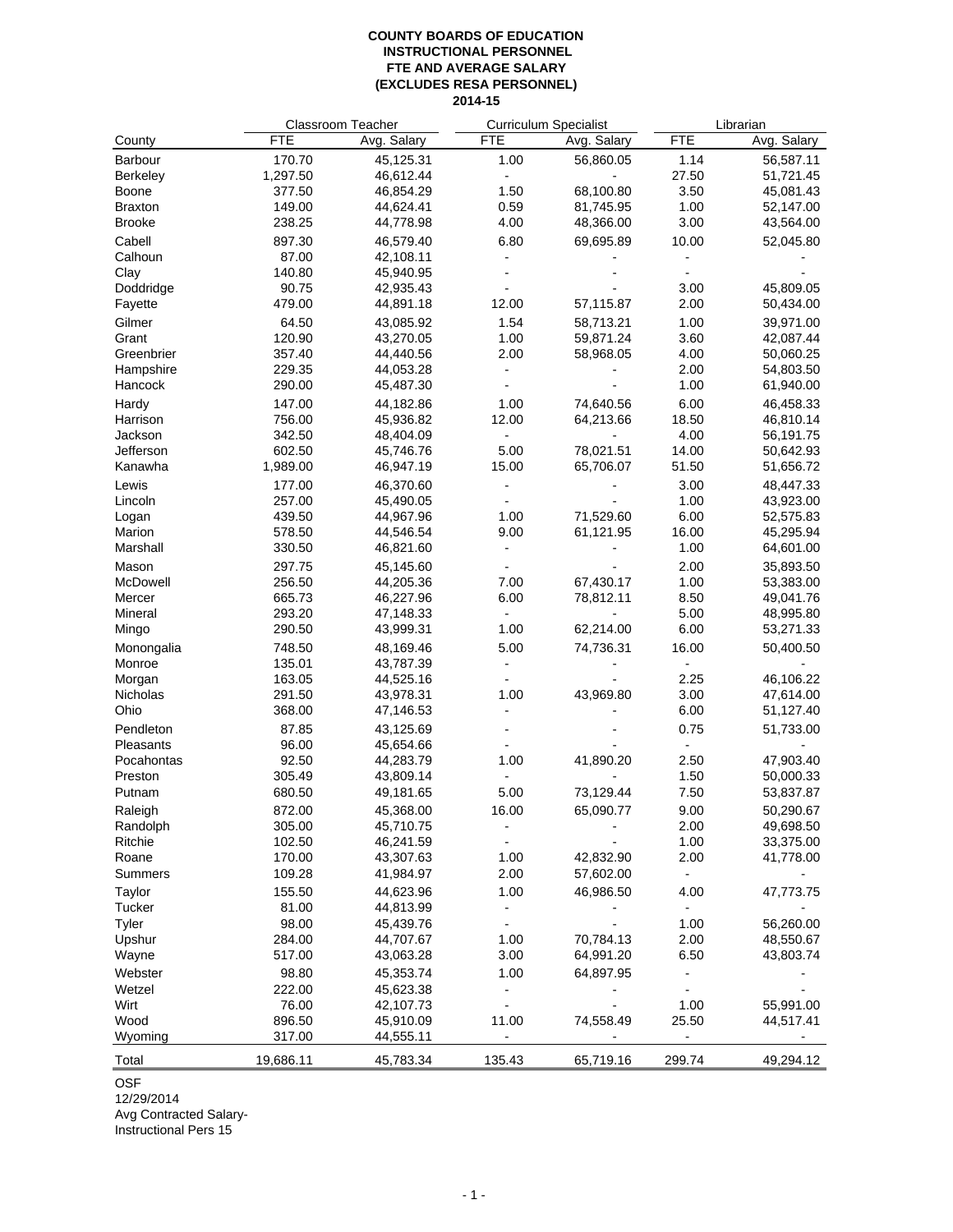|                |                | Psychologist             | <b>Attendance Director</b> |             | Speech Language Pathologist |             |
|----------------|----------------|--------------------------|----------------------------|-------------|-----------------------------|-------------|
| County         | <b>FTE</b>     | Avg. Salary              | <b>FTE</b>                 | Avg. Salary | <b>FTE</b>                  | Avg. Salary |
| Barbour        | 1.00           | 60,551.99                | 0.80                       | 69,050.10   | 2.00                        | 46,813.50   |
| Berkeley       | 8.00           | 66,108.10                | 1.00                       | 94,675.14   | 32.50                       | 65,269.66   |
| Boone          | 2.00           | 55,216.00                | 1.00                       | 74,474.00   | 6.00                        | 55,737.83   |
| <b>Braxton</b> | 3.00           | 57,183.33                | 0.50                       | 48,894.46   | $\blacksquare$              |             |
| <b>Brooke</b>  | 1.00           | 51,906.90                | 0.50                       | 94,949.72   | 9.00                        | 54,856.11   |
| Cabell         | 5.00           | 58,471.48                | 1.00                       | 99,563.67   | 24.00                       | 48,144.17   |
| Calhoun        |                |                          | 0.50                       | 55,833.00   |                             |             |
| Clay           | 2.63           | 53,395.83                | 0.50                       | 76,497.16   | 2.50                        | 54,010.60   |
| Doddridge      | 1.00           | 51,210.60                | 0.50                       | 69,759.46   | 2.00                        | 53,226.50   |
| Fayette        | 3.00           | 49,332.26                | 1.00                       | 80,408.32   | 8.50                        | 51,786.13   |
| Gilmer         |                |                          | 0.50                       | 70,466.40   | 2.00                        | 54,214.50   |
| Grant          |                |                          | 0.50                       | 76,442.96   | 4.00                        | 44,164.07   |
| Greenbrier     | $\overline{a}$ |                          | 1.00                       | 84,014.40   | 7.00                        | 54,250.86   |
| Hampshire      | 2.00           | 59,600.18                | 0.50                       | 66,859.60   | 2.00                        | 61,993.00   |
| Hancock        | 2.00           | 42,893.50                | 1.00                       | 49,882.35   | 10.00                       | 49,193.80   |
| Hardy          | 1.00           | 47,583.78                | 1.00                       | 56,787.15   | $\blacksquare$              |             |
| Harrison       | 7.00           | 57,660.21                | 1.00                       | 71,670.48   | 24.00                       | 53,032.36   |
| Jackson        | 3.50           | 42,187.86                | 1.00                       | 65,245.95   | 10.50                       | 53,025.05   |
| Jefferson      | 3.00           | 60,405.71                | 1.00                       | 83,544.80   | 3.00                        | 48,602.92   |
| Kanawha        | 22.00          |                          | 24.00                      |             | 55.50                       |             |
|                |                | 55,804.92                |                            | 48,920.34   |                             | 51,971.77   |
| Lewis          | 1.00           | 63,689.45                | 1.00                       | 62.714.15   | 3.00                        | 51,575.83   |
| Lincoln        | 2.00           | 46,076.00                | 1.00                       | 78,684.00   | 10.00                       | 49,871.50   |
| Logan          | 4.00           | 49,611.25                | 1.00                       | 78,550.80   | 7.00                        | 53,353.28   |
| Marion         | 1.00           | 62,610.00                | 1.00                       | 79,692.79   | 19.00                       | 50,567.00   |
| Marshall       | 1.00           | 69,170.20                | 1.00                       | 79,452.16   | 11.00                       | 52,330.87   |
| Mason          | 2.00           | 52,605.45                | 2.00                       | 69,543.06   | 7.00                        | 47,617.00   |
| McDowell       | 1.00           | 55,733.00                | 0.50                       | 82,170.48   | $\overline{\phantom{a}}$    |             |
| Mercer         | 0.50           | 53,158.00                | 1.00                       | 50,100.00   | 15.00                       | 46,672.47   |
| Mineral        | 3.00           | 69,028.29                | 1.00                       | 65,961.23   | 7.00                        | 50,563.86   |
| Mingo          |                |                          | 1.00                       | 70,354.80   | 8.00                        | 58,269.35   |
| Monongalia     | 9.00           | 60,142.86                | 1.00                       | 70,950.24   | 15.50                       | 51,889.94   |
| Monroe         | 1.00           | 61,020.00                | 0.50                       | 70,793.80   | 2.00                        | 57,464.50   |
| Morgan         | 2.00           | 46,526.13                | 0.50                       | 59,712.60   | 1.00                        | 47,014.00   |
| Nicholas       | 1.00           | 67,248.10                | 1.00                       | 76,548.69   | 6.00                        | 54,151.50   |
| Ohio           | 1.00           | 72,723.00                | 1.00                       | 57,278.00   | 13.00                       | 51,910.85   |
| Pendleton      | 1.00           | 64,209.54                | 0.50                       | 76,778.36   | 2.00                        | 48,370.08   |
| Pleasants      | 1.00           | 75,492.95                | 0.50                       | 63,941.30   | 3.00                        | 58,411.67   |
| Pocahontas     |                |                          | 0.60                       | 77,646.38   | 2.00                        | 62,682.00   |
| Preston        | 1.00           | 46,144.00                | 1.00                       | 66,633.84   | 7.00                        | 50,529.29   |
| Putnam         | 6.00           | 55,317.33                | 1.00                       | 87,616.20   | 16.00                       | 56,543.13   |
| Raleigh        | 3.00           | 51,136.12                | 2.00                       | 66,067.50   | 14.80                       | 53,731.98   |
| Randolph       | 1.00           | 54,687.50                | 1.00                       | 50,000.00   | 9.00                        | 52,559.33   |
| Ritchie        | 1.00           | 63,377.80                | 1.00                       | 73,873.44   | 2.00                        | 55,336.00   |
| Roane          | 1.00           | 43,201.20                | 1.00                       | 79,794.62   | 2.00                        | 41,304.50   |
| Summers        |                |                          | 0.50                       | 63,768.00   | 2.00                        | 50,445.00   |
| Taylor         | 1.00           | 36,863.20                | 1.00                       | 63,143.30   | 5.00                        | 42,451.30   |
| Tucker         | $\blacksquare$ | $\blacksquare$           | 0.50                       | 53,520.60   | $\blacksquare$              |             |
| Tyler          | 1.00           | 42,319.00                | 0.50                       | 73,492.14   | 2.00                        | 54,488.51   |
| Upshur         | 2.00           | 51,492.75                | 1.00                       | 69,365.76   | 7.00                        | 53,979.71   |
| Wayne          | 2.00           | 41,417.20                | 1.00                       | 83,830.59   | 5.00                        | 47,778.00   |
| Webster        | $\blacksquare$ | $\blacksquare$           | 0.50                       | 44.670.00   | 1.00                        | 53,808.07   |
| Wetzel         | 2.00           | 46,391.05                | 1.00                       | 66,576.00   | 7.00                        | 50,293.33   |
| Wirt           |                | $\overline{\phantom{a}}$ | 0.50                       | 68,668.72   | 2.00                        | 53,933.00   |
| Wood           | 3.00           | 62,242.85                | 1.00                       | 72,499.28   | 34.00                       | 53,842.93   |
| Wyoming        | 1.00           | 61,944.75                | 1.00                       | 69,909.60   | 6.00                        | 53,407.81   |
| Total          | 123.63         | 55,997.44                | 70.40                      | 63,487.82   | 457.80                      | 52,915.03   |

OSF

12/29/2014

Avg Contracted Salary-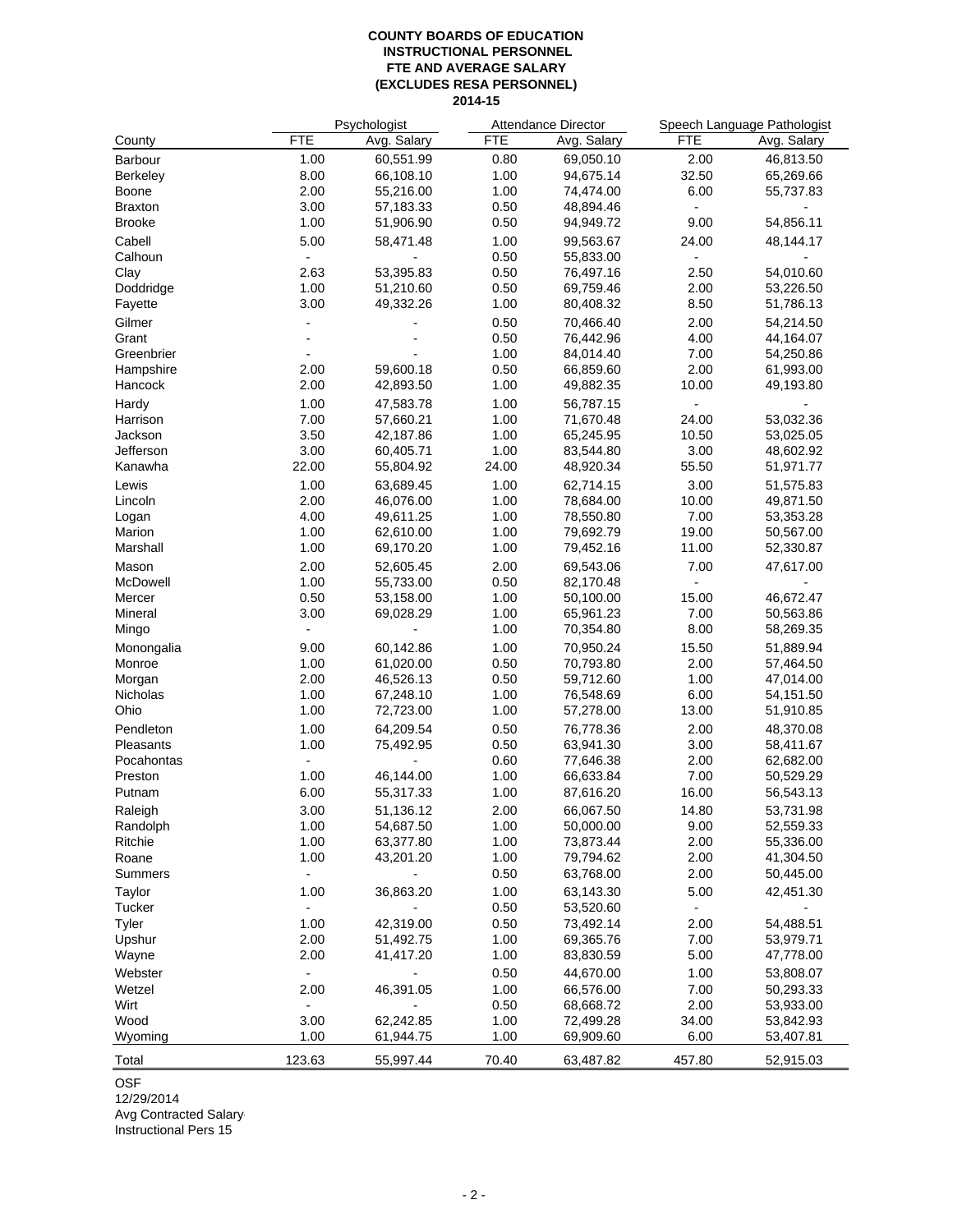|                |       | Speech Assistant |                          | <b>Remedial Specialist</b> |                          | Academic Coach |  |
|----------------|-------|------------------|--------------------------|----------------------------|--------------------------|----------------|--|
| County         | FTE   | Avg. Salary      | <b>FTE</b>               | Avg. Salary                | <b>FTE</b>               | Avg. Salary    |  |
| Barbour        |       |                  |                          |                            | 2.00                     | 59,314.50      |  |
| Berkeley       | 5.00  | 41,387.40        |                          |                            | 5.00                     | 70,328.36      |  |
| Boone          |       |                  |                          |                            | 1.00                     | 47,982.00      |  |
| <b>Braxton</b> | 1.00  | 48,709.00        | 0.45                     | 76,001.91                  | 5.00                     | 50,532.62      |  |
| <b>Brooke</b>  |       |                  | 5.00                     | 44,289.95                  |                          |                |  |
| Cabell         |       |                  | 31.00                    | 48,937.29                  | 8.00                     | 54,111.73      |  |
| Calhoun        |       |                  |                          |                            | 2.00                     | 55,551.50      |  |
| Clay           |       |                  |                          |                            | $\overline{a}$           |                |  |
| Doddridge      |       |                  | 7.00                     | 37,995.43                  | 1.00                     | 40,701.00      |  |
| Fayette        | 2.00  | 35,469.71        |                          |                            | 3.00                     | 55,721.75      |  |
| Gilmer         |       |                  | 5.00                     | 43,232.00                  | 0.46                     | 52,572.15      |  |
| Grant          |       |                  | 4.00                     | 44,505.75                  | 2.00                     | 43,406.30      |  |
| Greenbrier     | 2.00  | 36,715.26        | 6.00                     | 41,144.67                  | 8.00                     | 41,941.01      |  |
| Hampshire      |       |                  | 9.00                     | 45,952.11                  | 4.00                     | 47,887.50      |  |
| Hancock        |       |                  | 7.00                     | 54,094.00                  |                          |                |  |
| Hardy          |       |                  | 4.00                     | 51,073.00                  | 1.00                     | 59,406.92      |  |
| Harrison       |       |                  | 34.00                    | 50,072.47                  | 6.00                     | 51,888.14      |  |
| Jackson        |       |                  | 22.50                    | 48,363.20                  | 2.50                     | 53,320.25      |  |
| Jefferson      |       |                  | 2.00                     | 58,190.75                  | 1.00                     | 40,810.00      |  |
| Kanawha        |       |                  |                          |                            |                          |                |  |
| Lewis          |       |                  | 6.00                     | 54,210.67                  | 1.00                     | 53,834.00      |  |
| Lincoln        |       |                  | 1.00                     | 40,933.00                  | 3.00                     | 57,026.86      |  |
| Logan          |       |                  | 8.00                     | 46,814.38                  | 2.00                     | 58,550.64      |  |
| Marion         |       |                  | 1.00                     | 52,908.00                  | $\overline{\phantom{a}}$ |                |  |
| Marshall       |       |                  | 14.00                    | 47,606.81                  | 2.00                     | 49,783.66      |  |
| Mason          | 1.00  | 34,975.00        | 1.00                     | 60,696.00                  |                          |                |  |
| McDowell       |       |                  | 15.00                    | 53,756.24                  |                          |                |  |
| Mercer         |       |                  | 20.77                    | 47,010.31                  |                          |                |  |
| Mineral        |       |                  |                          |                            | 1.00                     | 60,771.00      |  |
| Mingo          |       |                  | 11.00                    | 54,262.18                  | 8.00                     | 55,431.86      |  |
| Monongalia     |       |                  | 21.00                    | 50,978.67                  | 11.50                    | 53,660.70      |  |
| Monroe         | 1.00  | 34,438.00        | $\blacksquare$           |                            |                          |                |  |
| Morgan         | 1.40  | 35,587.14        | 10.00                    | 46,558.40                  |                          |                |  |
| Nicholas       |       |                  | 2.00                     | 61,166.15                  |                          |                |  |
| Ohio           |       |                  | 21.00                    | 47,215.24                  |                          |                |  |
| Pendleton      |       |                  |                          |                            |                          |                |  |
| Pleasants      |       |                  | 3.00                     | 41,764.94                  |                          |                |  |
| Pocahontas     |       |                  | 3.00                     | 49,904.00                  |                          |                |  |
| Preston        |       |                  | 10.00                    | 48,694.65                  | 5.00                     | 50,739.20      |  |
| Putnam         |       |                  | 14.00                    | 49,729.57                  |                          |                |  |
| Raleigh        | 3.00  | 40,768.00        | 26.50                    | 48,962.06                  | 8.00                     | 59,480.96      |  |
| Randolph       |       |                  | $\overline{a}$           |                            |                          |                |  |
| Ritchie        | 1.00  | 43,608.00        | 6.00                     | 43,626.67                  |                          |                |  |
| Roane          |       |                  | 1.00                     | 55,422.40                  |                          |                |  |
| Summers        |       |                  | 5.00                     | 42,838.40                  |                          |                |  |
| Taylor         |       |                  | 8.00                     | 44,238.75                  | 2.00                     | 52,894.03      |  |
| Tucker         | 2.00  | 33,556.00        | $\blacksquare$           |                            | 1.50                     | 45,838.87      |  |
| Tyler          |       |                  | 6.00                     | 41,197.83                  | $\overline{\phantom{a}}$ |                |  |
| Upshur         |       |                  | -                        |                            | 4.00                     | 49,257.87      |  |
| Wayne          | 4.00  | 35,798.50        | 18.00                    | 44,056.11                  |                          |                |  |
| Webster        |       |                  | 5.00                     | 54,072.00                  |                          |                |  |
| Wetzel         |       |                  | 1.00                     | 55,995.00                  |                          |                |  |
| Wirt           |       |                  | $\overline{\phantom{a}}$ |                            |                          |                |  |
| Wood           |       |                  | 1.00                     | 54,081.00                  | 13.00                    | 54,072.31      |  |
| Wyoming        |       |                  |                          |                            |                          |                |  |
| Total          | 23.40 | 38,267.90        | 376.22                   | 48,363.38                  | 113.96                   | 53,287.71      |  |

OSF

12/29/2014

Avg Contracted Salary-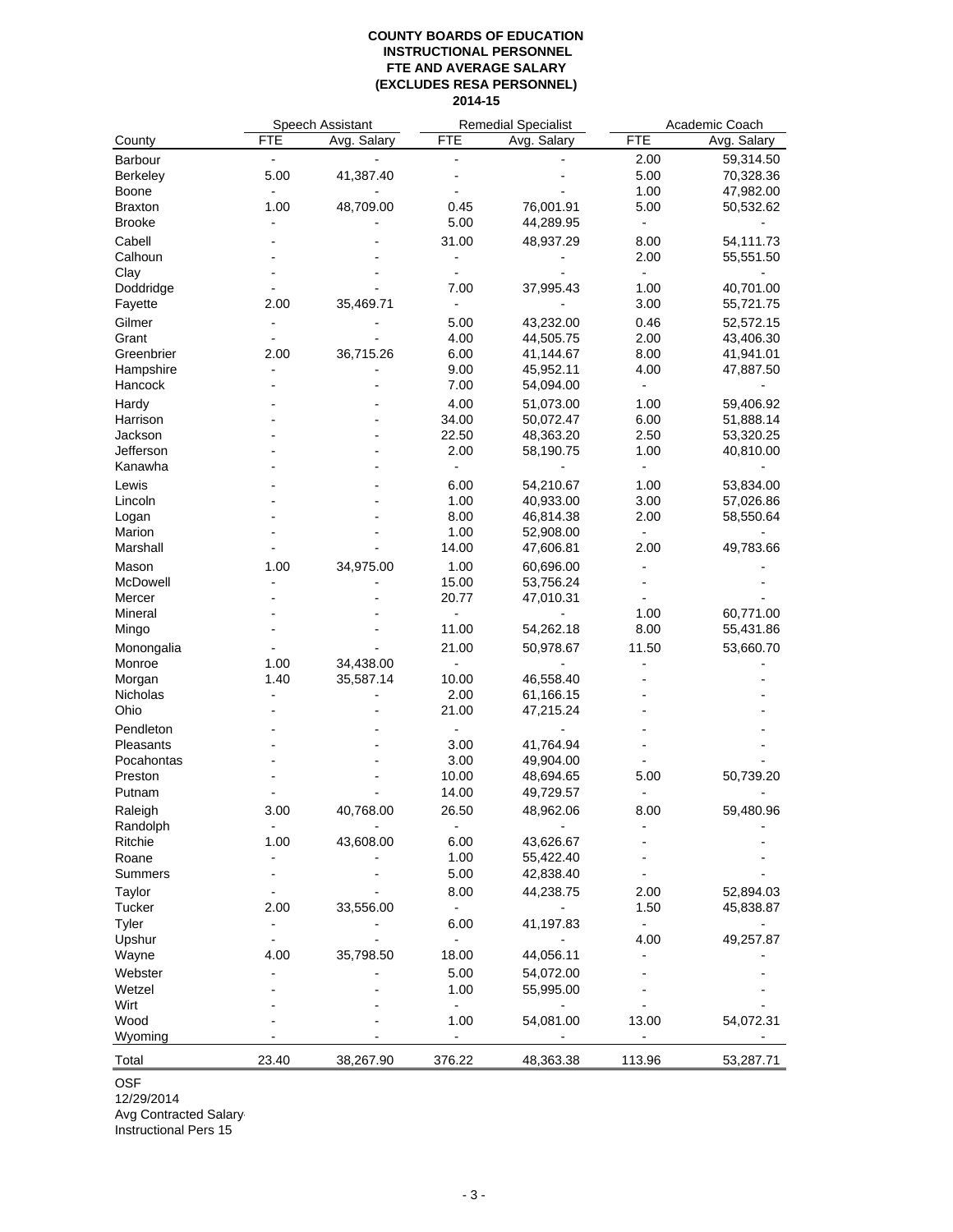|                    | <b>Activities Director</b> |             | <b>Technology Integration Specialist</b> |                        | Curriculum Enrichment Instructor |             |
|--------------------|----------------------------|-------------|------------------------------------------|------------------------|----------------------------------|-------------|
| County             | <b>FTE</b>                 | Avg. Salary | <b>FTE</b>                               | Avg. Salary            | <b>FTE</b>                       | Avg. Salary |
| <b>Barbour</b>     | $\blacksquare$             |             | 1.86                                     | 50,868.12              |                                  |             |
| Berkeley           | 1.00                       | 64,470.98   | 1.00                                     | 43,533.00              |                                  |             |
| Boone              |                            |             |                                          |                        |                                  |             |
| <b>Braxton</b>     |                            |             |                                          |                        |                                  |             |
| <b>Brooke</b>      |                            |             | 1.00                                     | 42,755.00              |                                  |             |
| Cabell             |                            |             | 7.00                                     | 48,233.43              |                                  |             |
| Calhoun            |                            |             | 1.00                                     | 32,675.00              |                                  |             |
| Clay               |                            |             | $\blacksquare$                           |                        |                                  |             |
| Doddridge          |                            |             | 2.00                                     | 42,015.20              |                                  |             |
| Fayette            |                            |             | 2.00                                     | 57,037.78              |                                  |             |
| Gilmer             |                            |             | 2.00                                     | 44,730.49              |                                  |             |
| Grant              | 1.00                       | 55,553.40   |                                          |                        |                                  |             |
| Greenbrier         |                            |             | 5.00                                     | 37,224.76              |                                  |             |
| Hampshire          |                            |             | 3.00                                     | 48,356.83              |                                  |             |
| Hancock            | 2.00                       | 56,570.40   | 8.00                                     | 50,656.88              |                                  |             |
| Hardy              |                            |             |                                          |                        |                                  |             |
| Harrison           |                            |             | 5.00                                     | 55,526.56              |                                  |             |
| Jackson            |                            |             | 2.00                                     | 71,238.00              |                                  |             |
| Jefferson          |                            |             | 2.00                                     | 63,943.52              |                                  |             |
| Kanawha            |                            |             | 4.00                                     | 51,251.00              |                                  |             |
| Lewis              |                            |             | 5.00                                     | 49,070.64              |                                  |             |
| Lincoln            |                            |             | 2.00                                     | 43,235.50              |                                  |             |
| Logan              |                            |             |                                          |                        |                                  |             |
| Marion             |                            |             | 3.00                                     | 80,709.48              |                                  |             |
| Marshall           | 2.00                       | 63,115.69   | 2.00                                     | 64,029.00              |                                  |             |
| Mason              |                            |             | 2.00                                     | 51,288.50              |                                  |             |
| McDowell           |                            |             | 1.00                                     | 53,061.00              |                                  |             |
| Mercer             |                            |             | 10.50                                    | 46,456.00              | 6.00                             | 44,907.42   |
| Mineral            |                            |             | 1.00                                     | 40,399.00              |                                  |             |
| Mingo              |                            |             | 3.00                                     | 54,046.42              |                                  |             |
| Monongalia         |                            |             | 10.50                                    | 50,501.05              |                                  |             |
| Monroe             |                            |             | 1.50                                     | 42,145.00              |                                  |             |
| Morgan<br>Nicholas |                            |             | 2.50<br>2.00                             | 48,200.32              |                                  |             |
| Ohio               |                            |             | 1.00                                     | 57,608.00<br>38,401.00 |                                  |             |
| Pendleton          |                            |             |                                          |                        |                                  |             |
| Pleasants          |                            |             | $\blacksquare$<br>3.00                   |                        |                                  |             |
| Pocahontas         |                            |             | 0.25                                     | 65,245.78<br>62,201.00 |                                  |             |
| Preston            |                            |             | 4.00                                     | 49,886.50              |                                  |             |
| Putnam             |                            |             |                                          |                        | 1.00                             | 48,934.60   |
| Raleigh            | 1.00                       | 64.702.05   | 5.00                                     | 61,519.02              | $\overline{\phantom{a}}$         |             |
| Randolph           |                            |             | 3.00                                     | 44,174.67              |                                  |             |
| Ritchie            |                            |             | 1.00                                     | 42,150.90              |                                  |             |
| Roane              |                            |             | 1.00                                     | 61,886.00              |                                  |             |
| <b>Summers</b>     |                            |             | 3.73                                     | 45,474.80              |                                  |             |
| Taylor             |                            |             |                                          |                        |                                  |             |
| Tucker             |                            |             | 2.00                                     | 51,208.50              |                                  |             |
| Tyler              |                            |             |                                          |                        |                                  |             |
| Upshur             |                            |             | 4.00                                     | 52,982.20              |                                  |             |
| Wayne              |                            |             |                                          |                        |                                  |             |
| Webster            |                            |             | 2.00                                     | 56,052.50              |                                  |             |
| Wetzel             |                            |             | 3.00                                     | 42,497.23              |                                  |             |
| Wirt               |                            |             | 3.00                                     | 47,681.33              |                                  |             |
| Wood               |                            |             | 5.00                                     | 46,402.00              |                                  |             |
| Wyoming            |                            |             |                                          |                        |                                  |             |
| Total              | 7.00                       | 60,585.52   | 133.84                                   | 50,787.55              | 7.00                             | 45,482.73   |
|                    |                            |             |                                          |                        |                                  |             |

OSF

12/29/2014

Avg Contracted Salary-